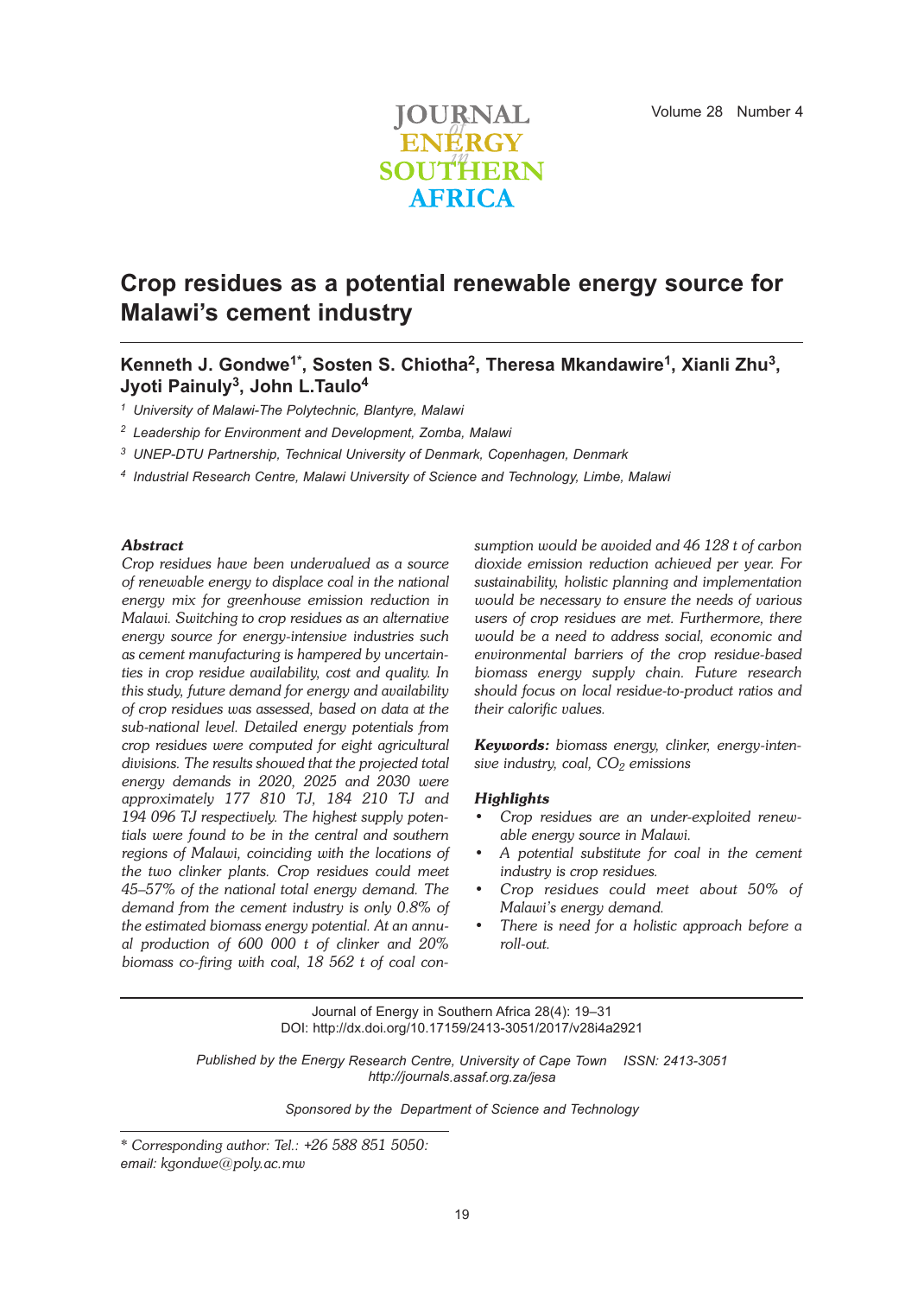### **1. Introduction**

### *1.1 Background*

Biomass energy plays a significant role in human civilisation, and provided energy for about 2.6 billion people in 2012 (OEDC/ IEA, 2014). In 2016, global use of biomass energy was about 50 exajoules (EJ) (World Energy Congress, 2016). Biomass energy sources are rarely accounted for in national energy statistics despite their long history and increased interest in biomass energy research (Bentsen et al., 2014; OEDC/ IEA, 2014). The sustainable utilisation of biomass energy is in line with global strategies to reduce greenhouse gas (GHG) emissions (IPCC, 2011; United Nations Framework Convention on Climate Change, 2015).

As a renewable energy source, biomass energy, by replacing fossil fuels, has the potential to reduce GHG emissions from energy-intensive industries. Fossil fuels and industrial processes emit more than 60% of total global GHGs, of which the cement industry alone accounts for 5-7% (Benhelal et al., 2013). The cement industry is increasingly applying some best available technologies (BATs) in its effort to promote use of low-carbon technologies to displace coal and petroleum coke with alternative fuels for energy-intensive clinkering (Chinyama, 2011; WBCSD, 2014; CEMBUREAU, 2015). The rates of adoption of best available technologies are, however, not uniform. They range from 20% in sub-Saharan Africa to over 80% in European cement companies (Ionita et al., 2013). Uncertainties relating to availability, quality, cost, human capacity and impact of the alternative fuels on the final product are among the main reasons for this low uptake (Montalvo, 2007; Rahman et al., 2015).

The main objective of this study was to assess potential of biomass energy from crop residues as a low-carbon fuel for co-processing with coal in the Malawian cement industry. The study consolidated and built on previous biomass energy assessments by local and international experts (Lal, 2005; Jingura & Matengaifa, 2008; Duku et al., 2011; Owen et al., 2009; Zalengera et al., 2014; Bentsen et al., 2014). Unlike most of the previous studies, which used national data for assessment and projects, and not site specific data (Food and Agriculture Organisation (FAO), 2013; Bentsen et al., 2014; OEDC/ IEA, 2014), this study improves the accuracy of the projections by using data at subnational level. There are no local studies at that level, and projections were made on energy potential from the crop residues that could displace coal use in cement industry. This study is part of a wider and in-depth effort to model low-carbon manufacturing pathways for the cement industry in Malawi. Research in low-carbon manufacturing complements government's effort to reduce carbon dioxide emissions (Government of Malawi (GoM), 2015a; 2015b).

### *1.2 Malawi context*

Malawi lies in the southern tip of the great East African Rift Valley and shares borders with Tanzania, Mozambique and Zambia. It is 118 484 square kilometres ( $km<sup>2</sup>$ ) in area, including 24 000  $km<sup>2</sup>$  of water bodies (GoM, 2014). The country is divided into three geographical regions (North, Centre and South) and 28 administrative districts. The last population census, of 2008, reported 13.1 million people, the number is growing at 2.8% per annum and projected to reach 17.3 million in 2017, 19.1 million in 2020, 22.4 million in 2025, and 26.1 million in 2030 (National Statistical Office (NSO), 2008).

Malawi's National Energy Policy (NEP) was launched in 2003 with the aim of catalysing a holistic use of energy sources and supplies (GoM, 2003). This was followed by enactment of energy laws in 2004 (GoM, 2006). Although Malawi's energy supply is dominated by biomass energy in the form of firewood, charcoal and crop residues that meets the energy demand of over 80% of households (Owen, et al., 2009; Makungwa et al., 2013), there are no specific policies and strategies on biomass energy supply (Zulu, 2010; Gamula et al., 2013; Owen et al., 2013). Firewood and charcoal from unsustainable sources are among the major causes of deforestation and environmental degradation in Malawi (Hudak & Wessman, 2000; Zulu, 2010). In the period 2014 to 2015, Malawi's access to electricity was estimated to be between 10% and 12% of the total population (GoM, 2015a; Taulo et al., 2015; NSO & ICF, 2017; Sustainable Energy for All-Africa Hub, 2017; World Bank, 2017a). Grid electricity is from hydro and, in 2016; the generation capacity was 351 megawatts (MW) against a suppressed demand of 855 MW (GoM, 2016). Although there have been no major investments in electricity generation for many years, the future has looked promising since many private investors entered the power generation market (GoM, 2016). In order to meet increasing demand for energy in general and electricity in particular, there has been a need to assess the full diversity of energy resources in Malawi, such as biomass, coal, hydro, solar, wind, geothermal, petroleum and nuclear. A Draft National Energy Policy, which is still under review, is expected to provide the required stimulus in the energy sector.

The agricultural sector accounts, on average, for about 30% of the gross domestic product, 76% of national exports, 78% of total employment, and supports 90% of people's livelihoods (FAO, 2015). The Ministry of Agriculture (MoA) provides policy direction for the agricultural sector, which is administratively decentralised into eight agricultural development divisions (ADDs), which operate through district agriculture development offices (DADOs) in the districts. Within each DADO, there are several extension planning areas (EPAs) and blocks, the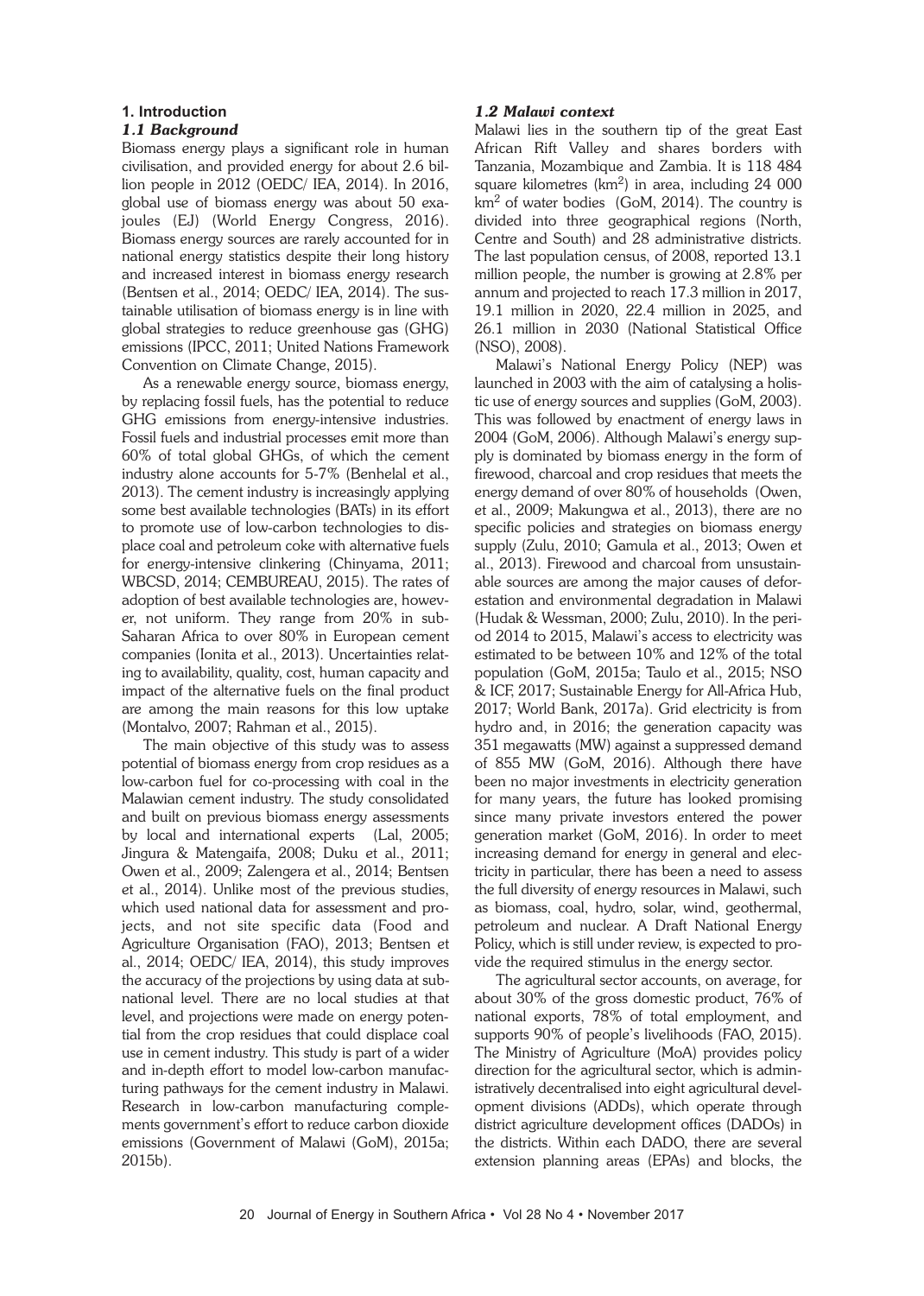level at which extension services are provided to smallholder farmers (Future Agricultures, 2008). There are a total of 153 EPAs and eight blocks per EPA. This setup provides an effective structure for data collection at farmers' level. This study examined data from the agriculture sector at ADD level to assess the availability and technical feasibility of using crop residues as an alternative fuel for the cement industry.

### **2. Methodology**

### *2.1 Research scope*

The study covers crop residues from maize, rice, tobacco, cotton and cassava only. Although the objective was to assess potential for industrial use of biomass energy in cement industry, a more holistic assessment of demand and supply was made to find out what contribution crop residues could make to the total energy supply and to ensure that crop residues demand for other uses were also taken into account. The total energy demand projections were based on published work (Taulo et al., 2015), where projections were made using model for analysis of energy demand.

### *2.2 Data collection*

The main source of secondary data was the MoA's 1997 to 2015 annual crop production estimates, and other data at ADD level. The study covered all ADDs: Karonga and Mzuzu in the Northern Region, Kasungu, Lilongwe and Salima in the Central Region, and Machinga, Blantyre and Shire Valley in the Southern Region. Other data and conversion factors were sourced from NSO publications, FAO reports, manuals, handbooks and other published literature from credible online and printed sources, which were cited accordingly.

### *2.3 Data analysis and assumptions*

There are many studies on national and global biomass availability, but only a few of these consider technical availability of the biomass and subnational variation in crop yields (Owen et al., 2009; Duku et al., 2011). Work published in Bentsen et al. (2014) asserted that most of the global and national studies show great variations in the reported figures of biomass energy assessments due to 'crude assumptions' and that there is therefore need for a critical review and refinement of the conventional methodology to minimise errors.

This section uses findings from the studies by Owen et al. (2009), Zalengera et al. (2014) and Bentsen et al. (2014) to improve the accuracy and reliability of the national energy estimates. The following steps were used in estimating energy potential of the crop residues:

• mean yield for a crop was calculated as the sum of production at ADDs divided by the area cultivated;

• residue to product ratios (RPRs) for maize and rice were calculated using formulae developed by Bentsen et al. (2014) as in Equations 1 and 2.

 $\text{Maize: } RPR_{\text{maize}} = 2.656 \times e^{(-0.000103 \times Y)}$  (1)

Rice:  $RPR_{rice} = 2.45 \times e^{(-0.000084 \times Y)}$  (2)

where *Y* is crop yield in kilograms per hectare.

• Other RPRs, lower heating value (LHV) and average moisture content were based on literature (Lal, 2005; Biopact, 2006; Jingura & Matengaifa, 2008; Duku et al., 2011; Bentsen et al., 2014; Zalengera et al., 2014).

Energy potential from crop residues was based on Equation 3.

Energy: 
$$
R_{residue} = M_{crop} \times RPR_{crop} \times CV_{crop}
$$
 (3)

where *Eresidue* is the energy potential of residues from a specific crop;  $M_{crop}$  is the tonnage of the crop produced; *RPR<sub>crop</sub>* is the residue to product ratio for the crop; and  $CV<sub>cro</sub>$  is lower heating value of the crop residue.

### *2.4 Cement manufacturing process*

A simplified cement process flow diagram is shown in Figure 1, derived from widely available detailed sources. The process consists of four stages: quarrying, material preparation, clinkering and milling.

Quarrying in Stage 1 involves raw material such as limestone, clay, bauxite and iron. The materials are then crushed, weighed, milled and mixed in Stage 2. The mixture flows into Stage 3 where exhaust gases provide preheating, then enter the pre-calciner for further heating to about 800 ºC. During this stage, calcination takes place, where limestone  $(CaCO<sub>3</sub>)$  decomposes into calcium oxide or lime (CaO) and carbon dioxide  $(CO<sub>2</sub>)$ . The mixture of lime, silica, alumina and iron oxide is then heated further in a kiln to 1450 ºC where reaction occurs to form new compounds comprising silicates, ferrites and aluminates of calcium. The intermediate product that is made from the compounds of calcium is called clinker. Coal, a carbon-intensive fossil fuel that releases  $CO<sub>2</sub>$  upon combustion, is used as the main fuel for this clinkering stage. The  $CO<sub>2</sub>$  emissions from the cement industry are, therefore, both process- and fuel-based.

### *2.5 An overview of the cement industry in Malawi*

There are three cement plants in Malawi, namely, Lafarge Cement Malawi Limited (Lafarge), Shayona Cement Corporation (Shayona), and Cement Products Limited (CPL). The companies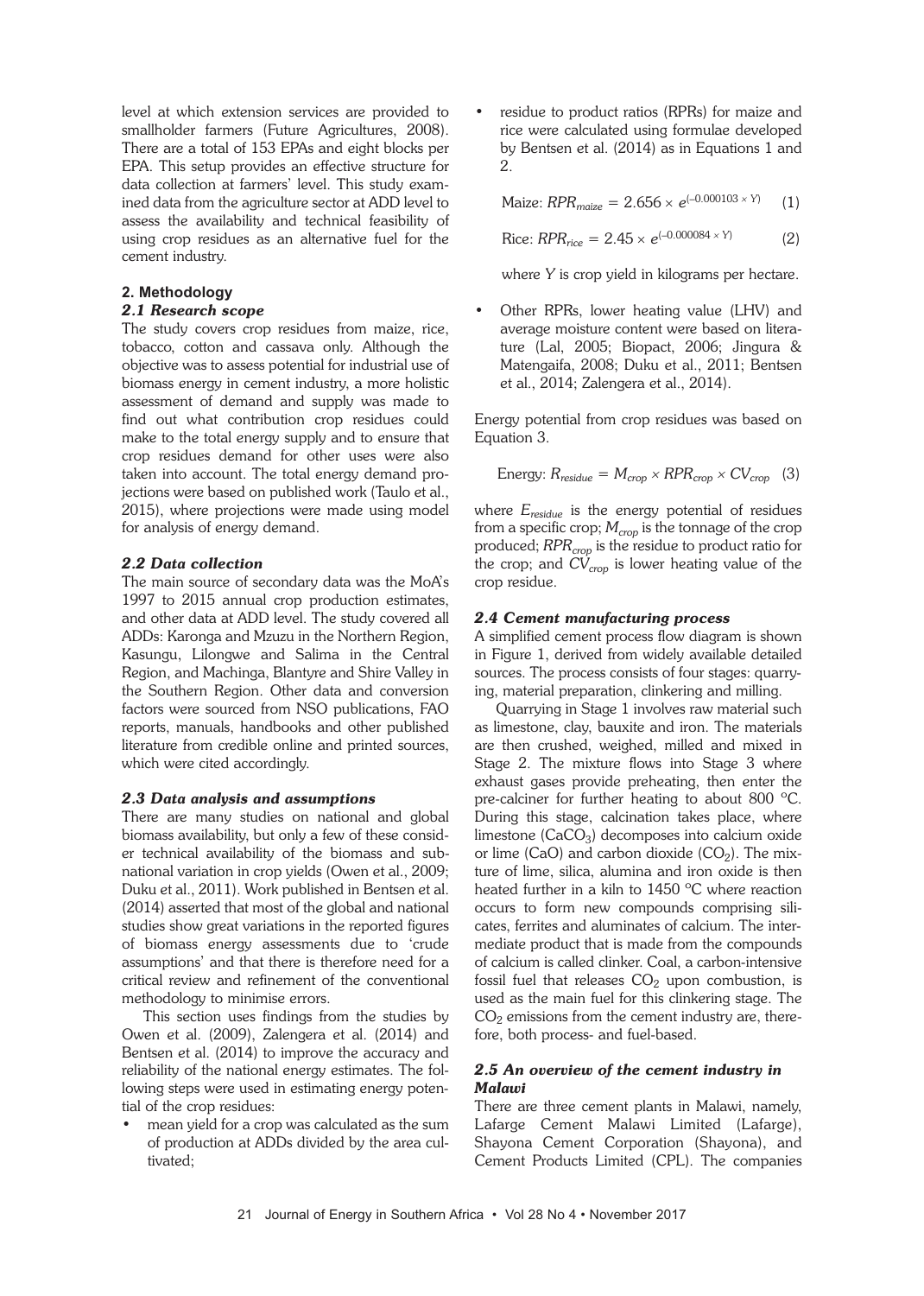

**Figure 1: Material and thermal energy flows in the cement manufacturing process (Taylor, 1997; Labahn & Kohlhaas, 1983; Deolalkar, 2009; CEMBUREAU, 2015).**

use imported clinker to produce cement because local production capacity is not able meet the needs of the cement industry. Shayona and CPL have recently invested in clinker production plants to meet their demand. The nature of operations is summarised in Table 1.

Malawi is expected to have capacity to produce more than 600 000 t of clinker per year when operating at full capacity once the new plants are commissioned by 2020, allowing for downtimes for maintenance and other losses (Chinamulungu, 2015; Jimu, 2015).

## **3. Results and analysis**

### *3.1 Biomass energy demand*

The NEP classifies energy users as households, agriculture, industry, transport and services (Government of Malawi, 2003). The categories were reduced to four for the purpose of comparison, by combining manufacturing industry and agriculture as industrial users (Owen et al., 2009). Figures 2 and 3 show energy demand based on the four user groups.

Figures 2 and 3 indicate that household was the largest energy user group at 84% in 2002 and 83% in 2008. Although the NEP had projected a steady decline in biomass in the energy mix, in reality it was only a slight decline during the period.



**Figure 2: Malawi's energy demand in 2002 (Government of Malawi, 2003).**



**Table 1: Cement plants in Malawi (Chinamulungu, 2015; Jimu, 2015; CemNet.com, 2017).**

| Name       | Location                  | <b>Status</b>                                                                                                                                                                        |
|------------|---------------------------|--------------------------------------------------------------------------------------------------------------------------------------------------------------------------------------|
| Lafarge    | Blantyre, Southern Region | Closed its clinker plant in 2002 and now operates only a milling plant using<br>imported clinker.                                                                                    |
| Shayona    | Kasungu, Central Region   | Operates vertical shaft kilns to produce clinker and imports additional<br>clinker. A rotary kiln is being installed with capacity to produce 1000 tonnes<br>(t) of clinker per day. |
| <b>CPL</b> |                           | Mangochi, Southern Region Operates only a milling plant using imported clinker while a rotary kiln is<br>being installed to produce 1000 t of clinker per day.                       |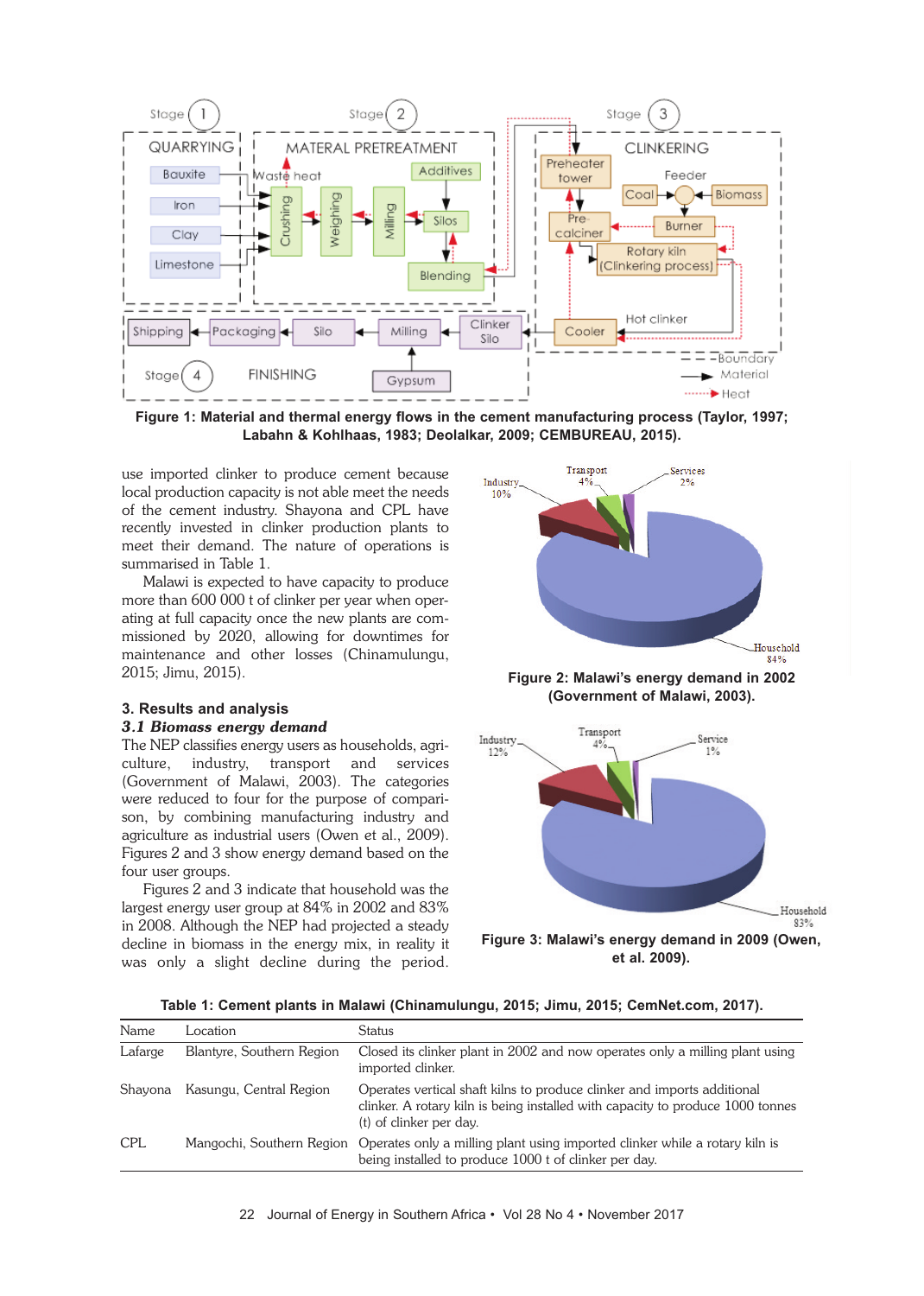| Energy user group | Annualgrowth rate | Base year | Projections |         |         |  |
|-------------------|-------------------|-----------|-------------|---------|---------|--|
|                   |                   | 2008      | 2020        | 2025    | 2030    |  |
| Household         | $-0.86$           | 144 668   | 130 425     | 124 912 | 119 632 |  |
| Industry          | 4                 | 14 948    | 23 932      | 29 117  | 35 4 25 |  |
| Transport         | 6.04              | 8648      | 17480       | 23 4 36 | 31 4 23 |  |
| Service           | 2.46              | 4 4 6 2   | 5973        | 6 7 4 5 | 7616    |  |
| Total             |                   | 172 726   | 177810      | 184 210 | 194 096 |  |

**Table 2: Total energy demand in TJ (Taulo et al., 2015).**

According to the NSO Third Integrated Household Survey of 2012 and the United Nations Development Programme Human Development Report of 2016 on Malawi, the poverty level has stagnated around 50% for many years (NSO, 2013; United Nations Development Programme, 2016). The poverty status is further confirmed in the report by the World Bank (2017b), which states, 'poverty in the rural is rising and majority of the poor remain locked in low productivity subsistence' (World Bank, 2017b). Due to poverty, the majority of the rural poor depend on firewood for their own use and sale (Kamanga et al., 2009).

The energy mix is expected to change because there are plans to massively expand electricity generation capacity between 2020 and 2030 to attract investments in the industrial sector (GoM, 2016). Table 2 shows the energy demand projections for the four main energy user groups.

Three energy demand scenarios were done: reference, moderate and accelerated growth. The moderate demand scenario was chosen for the study, where it was found that the demand from households would decline from 83% to 61% of the total between 2008 and 2030 (Taulo et al., 2015). This was attributed to the decline in the contribution of biomass energy in the energy mix. However, total energy demand was expected to grow from 172 726 TJ in 2008 to 194 096 TJ by 2030.

Various studies (Madlool et al., 2011; Rahman et al., 2013; UNDP/UNEP/UNEP Risøe Centre, 2008) have shown that the energy required to produce one tonne of clinker in the dry process ranges from 2.9 GJ to 4.6 GJ, although the final value depends on kiln technology and energy efficiency (Madlool et al. 2011). Using an energy intensity of 4.0 GJ/t clinker, the target annual volume of 600 000 t of clinker would require 2 400 million GJ of energy for the clinkering process, as presented in Table 3.

### **Table 3: Projected demand biomass energy for cement industry.**

| Description of quantities                     | Amounts |
|-----------------------------------------------|---------|
| Annual cement production (t)                  | 600 000 |
| Energy intensity (TJ/t of clinker)            | 0.004   |
| Energy required for clinkering (TJ)           | 2400    |
| Amount of energy to be replaced(TJ)           | 480     |
| Calorific value of coal* $(TJ/t)$             | 0.025   |
| Emission factor <sup>†</sup> $(t/TJ)$         | 96.1    |
| Amount of coal displaced (t)                  | 18 5 62 |
| $CO2$ emission avoided (t) <sup>†</sup>       | 46 128  |
| * National Energy Policy (GoM, 2003)          |         |
| † Emission factor from IPCC (2006: Table 2.2) |         |

By 2020, the energy demand from cement at 20% coal replacement represented only 0.27% of the total energy demand or 2% of industrial user demand. Table 3 also shows that  $46$  128 t of  $CO<sub>2</sub>$ per annum could be avoided if crop residues were used to displace coal in the clinkering process.

### *3.2 Biomass energy supply*

#### *3.2.1 Crop production estimates*

Table 4 presents crop production figures based on the averages from 1997 to 2015, while Table 5 shows only the production in 2015.

The crop production figures are of similar magnitude, with the exception of cassava, which recorded a 63% rise when the average crop production is compared with 2015 crop production. The percentage contribution of cassava in overall biomass fuel is, however, quite low at RPR value of 0.2, so would not significantly influence results of 2015. The longterm mean for the period 1997 to 2015, therefore, still remains a good indicator of what a typical production year would look like when estimating ener-

**Table 4: Crop production in agriculture development divisions averaged from 1997 to 2015 (t/year).**

| Crop    |         |         |         |         | Agriculture development division |          |                 |              | Nat. total |
|---------|---------|---------|---------|---------|----------------------------------|----------|-----------------|--------------|------------|
|         | Karonga | Mzuzu   | Kasungu | Salima  | Lilongwe                         | Machinga | <b>Blanture</b> | Shire Valley |            |
| Maize   | 80 502  | 251 934 | 533 349 | 126 785 | 537 309                          | 348 095  | 383 913         | 59 403       | 2 321 289  |
| Rice    | 16 588  | 5 1 2 7 | 787     | 15 803  | 6 146                            | 25 9 70  | 11 857          | 7592         | 89 223     |
| Tobacco | 2 9 4 5 | 22 143  | 42 625  | 2683    | 28 0 25                          | 10 470   | 5 200           | 19           | 114 109    |
| Cotton  | 2958    | 168     | 1 2 8 2 | 13 261  | 4 2 8 0                          | 18 851   | 4 7 9 5         | 25 042       | 70 437     |
| Cassava | 258 183 | 718 273 | 289 007 | 565 725 | 222 122                          | 320 890  | 546 022         | 15 938       | 3 026 159  |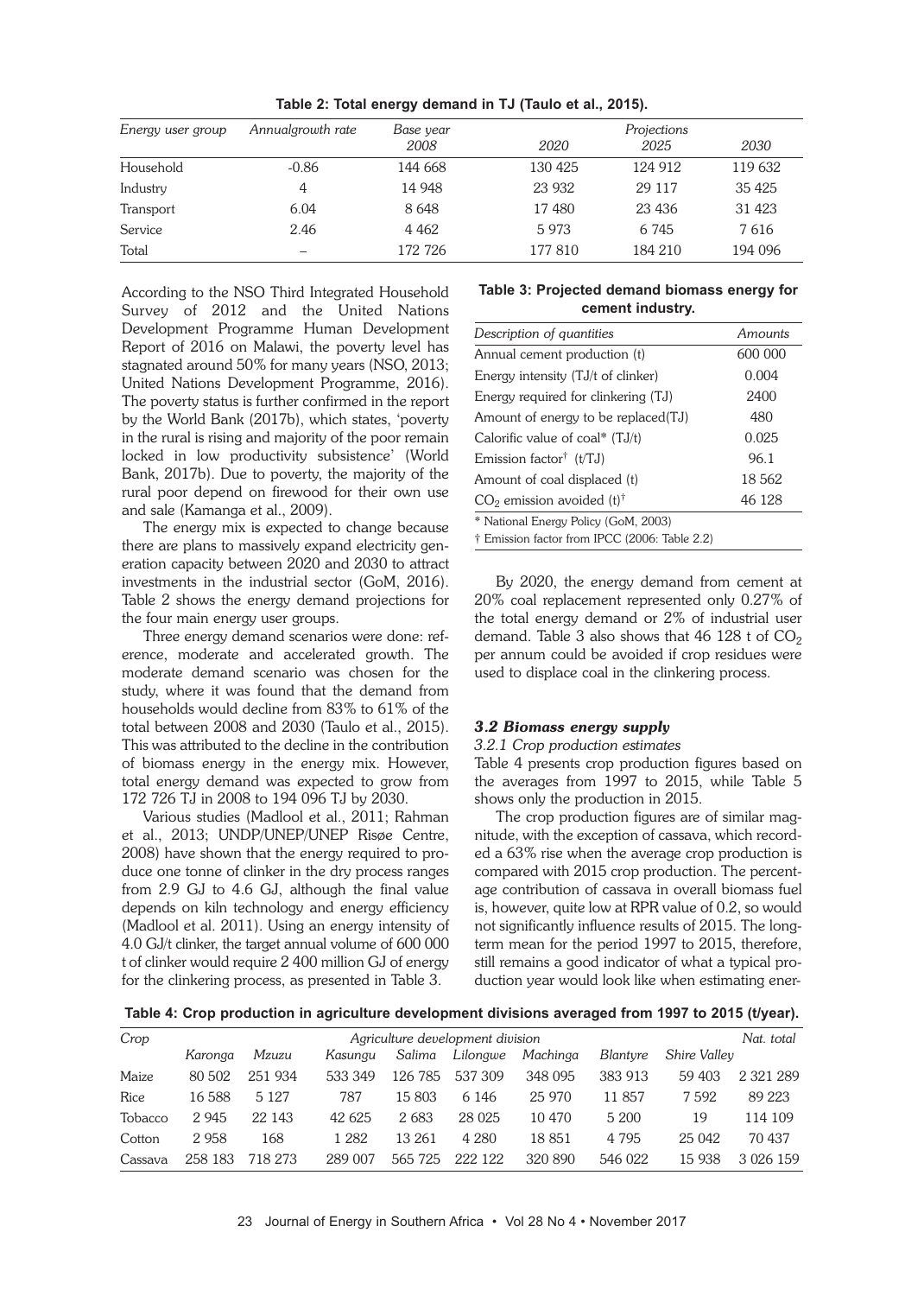**Table 5: Crop production in agriculture development divisions for the year 2015 (t).**

| Crop    | Agriculture development division |         |         |         |         |                          |           |                       | Nat. total |
|---------|----------------------------------|---------|---------|---------|---------|--------------------------|-----------|-----------------------|------------|
|         | Karonga                          | Mzuzu   | Kasungu |         |         | Salima Lilongwe Machinga |           | Blantyre Shire Valley |            |
| Maize   | 119 772                          | 206 248 | 524 618 | 111 298 | 578 044 | 203 618                  | 385 777   | 30 432                | 2 159 807  |
| Rice    | 19 537                           | 4 1 5 3 | 326     | 16.334  | 3.541   | 21 3 5 2                 | 18410     | 10 249                | 93 901     |
| Tobacco | 4 4 1 4                          | 25 808  | 40 40 5 | 1 905   | 33 332  | 5419                     | 4 3 0 4   | 0                     | 115 587    |
| Cotton  | 5 5 8 0                          | 60      | 911     | 13 794  | 6 3 2 2 | 19 114                   | 5491      | 27 776                | 79 048     |
| Cassava | 518 544                          | 009 359 | 556326  | 876347  | 364 557 | 396 136                  | 1 217 275 | 19 335                | 4 957 879  |

gy potential in a typical year or making a rapid energy assessment for an ADD. The consistency in annual crop production implies predictable crop residue availability.

#### *3.2.2 Crop residues to production ratios and lower heating value estimates*

There is need to provide RPRs and LHVs for each crop to estimate energy potential from crop residues, as was shown in Equation 3. Table 6 shows RPR values (Lal, 2005; Duku et al., 2011; Biopact, 2006; Zalengera et al., 2014; Jingura & Matengaifa, 2008), while Table 7 shows LHVs for maize, rice, tobacco, cotton and cassava (Duku et al., 2011; Biopact, 2006; Zalengera et al., 2014; Bentsen et al., 2014; Jingura & Matengaifa, 2008). In Table 6, the RPR values for maize and rice were calculated using formulae in Bentsen (2014), as given in Equations 1 and 2, while the RPR values for tobacco, cotton and cassava were sourced from values used for the local study by Zalengera et al. (2014). For consistency, the lower heating values in Table 7 were also sourced from Bentsen et al. (2014) and Zalengera et al. (2014), with the exception of cassava which was sourced from Biopact (2006) as it was not considered in the study by Zalengera et al. (2014).

*3.2.3 Total energy potential from crop residues*

Table 8 shows the energy potential based on the crop production averaged for the period 1997 to 2015. Data used was from Tables 5, 6 and 7. In a typical year, Lilongwe, Kasungu, Blantyre and Machinga ADDs were the top four maize-producing areas, accounting for 77.7% of the total energy from maize crop residues.

### *3.2.4 Energy projections: 2020–2030*

It was necessary to compute crop production estimates to determine the projections. Maize was selected for detailed analysis because of its huge biomass resource potential. It accounted for 82.1% of biomass energy and it was grown nationwide by 97% of smallholder farmers. This is in line with global patterns, where maize is one of the largest sources of crop residues used for biomass energy (Eisentraut, 2010). For the remaining crops, which accounted for only 17.9% of the crop volume, it was assumed that the increase was proportional to the percentage increase in the cultivated area for a given scenario. The following assumptions were made to project crop production:

• Maize is Malawi's staple food, with a per capita consumption of 133 kg (Minot, 2010). It was assumed that the government would continue to meet food security by ensuring that the

| Crop    | Lal (2005) | Duku et al.<br>(2011) | Biopact (2006) | Zalengera et al.<br>(2014) | Jingura & Maten-<br>gaifa (2008) | Values used in<br>this study |
|---------|------------|-----------------------|----------------|----------------------------|----------------------------------|------------------------------|
| Maize   | 1.0        | 1.5                   | 2.67           | 1.5                        | 1.4                              | 2.25                         |
| Rice    | 1.5        | 1.5                   | 0.28           | 1.5                        |                                  | 2.23                         |
| Tobacco |            |                       |                | 1.0                        |                                  | 1.00                         |
| Cotton  | 1.5        |                       | 3.39           | 3.5                        | 2.1                              | 3.50                         |
| Cassava |            |                       |                | $0.2\,$                    |                                  | 0.20                         |

**Table 6: Residue-to-product ratios for various crops.**

|         | Table 7: Lower heating values in GJ/t. |       |                                           |                          |                                  |                              |  |  |  |  |
|---------|----------------------------------------|-------|-------------------------------------------|--------------------------|----------------------------------|------------------------------|--|--|--|--|
| Crop    | Duku et al.<br>(2011)                  |       | Biopact (2006) Zalengera et al.<br>(2014) | Bentsen et al.<br>(2014) | Jingura & Maten-<br>gaifa (2008) | Values used in<br>this study |  |  |  |  |
| Maize   | 15.48                                  | 12.46 | 15.48                                     | 17.9                     | 13                               | 17.9                         |  |  |  |  |
| Rice    | 15.56                                  | 16.01 | 15.56                                     | 17.5                     |                                  | 17.5                         |  |  |  |  |
| Tobacco |                                        |       | 16.1                                      |                          |                                  | 16.1                         |  |  |  |  |
| Cotton  |                                        | 16.21 | 17.9                                      |                          | 15.9                             | 17.9                         |  |  |  |  |
| Cassava |                                        | 17.5  |                                           |                          |                                  | 17.5                         |  |  |  |  |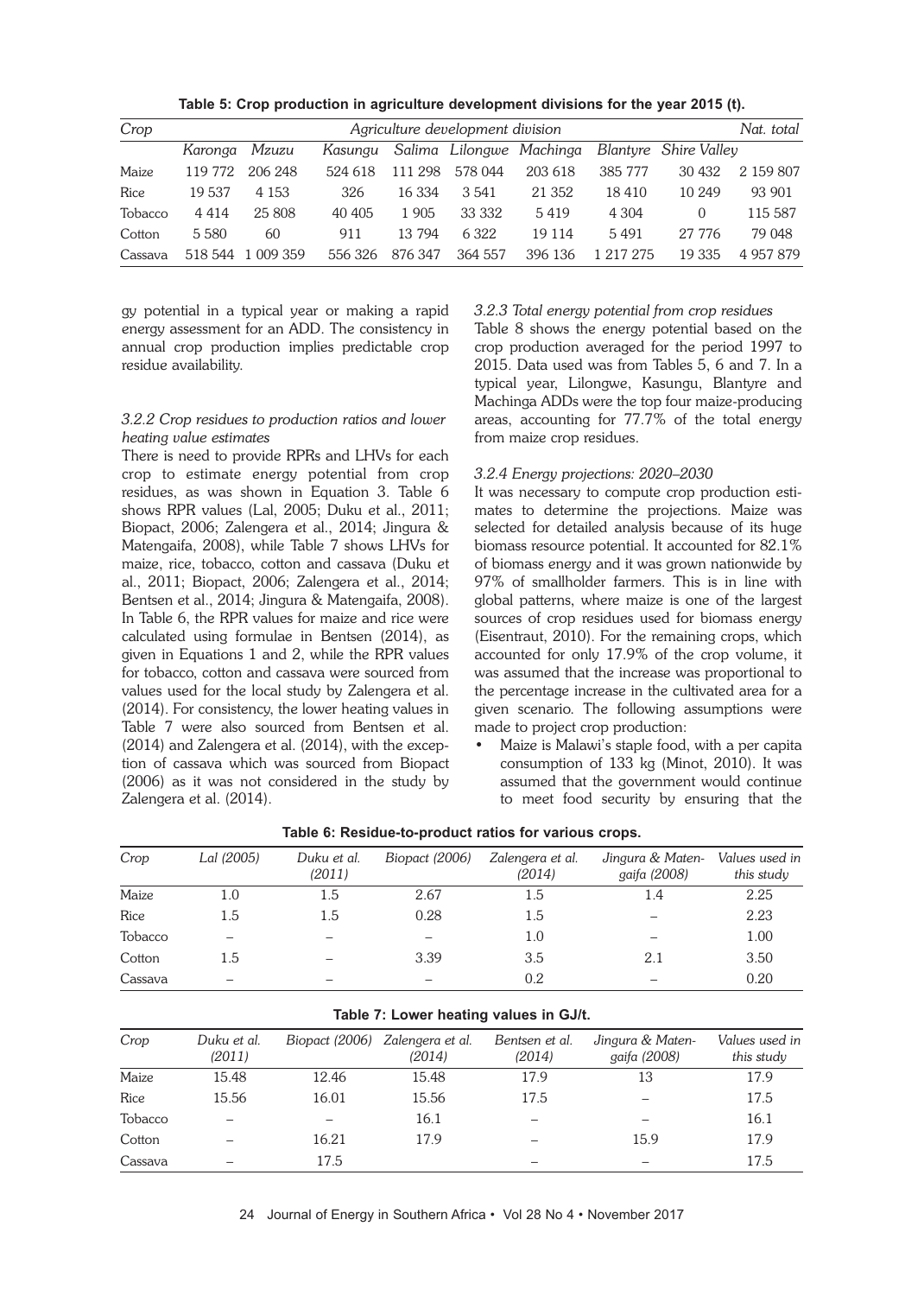| Table 8: Total energy potential from crop residues* based on a typical year in TJ. |  |  |  |
|------------------------------------------------------------------------------------|--|--|--|
|------------------------------------------------------------------------------------|--|--|--|

| Agriculture development division |        |         |        |         |         |                          |        | Total                 |
|----------------------------------|--------|---------|--------|---------|---------|--------------------------|--------|-----------------------|
| Karonga                          | Mzuzu  | Kasungu |        |         |         |                          |        |                       |
| 2661.4                           | 8485.5 | 17646.1 | 4299.4 | 18343.9 | 12393.1 | 13197.4                  | 2180.8 | 79556.7               |
| 534.6                            | 161.4  | 27.9    | 507.8  | 178.2   | 884.0   | 405.5                    | 251.3  | 2963.9                |
| 42.5                             | 314.4  | 602.1   | 38.5   | 395.0   | 147.0   | 74.5                     | 4.6    | 1614.5                |
| 159.3                            | 9.1    | 69.1    | 714.1  | 230.5   | 1004.3  | 258.2                    | 1348.5 | 3751.0                |
| 608.9<br>Cassava                 | 1668.2 | 617.1   | 1207.9 | 474.3   | 685.2   | 1165.9                   | 34.0   | 9002.9                |
|                                  |        |         |        |         |         |                          | Total  | 96 899.0              |
|                                  |        |         |        |         |         | Salima Lilongwe Machinga |        | Blantyre Shire Valley |

\* The crop production was based on average for 1997 to 2015 (Table 5).

required maize volume for the population was produced in Malawi. Since arable land is scarce, the expansion of agricultural land was expected to remain a major constraint to increasing the cultivated area (Owen et al., 2009; FAO, 2012).

- In 2006, the government launched a farm input subsidy programme (FISP) to improve food security by supporting smallholder farmers (Denning et al., 2009). The FISP resulted in steep increase in maize yields, as shown in Figure 4, and also increased the use of hybrid and composite maize seeds and the decline of the local variety of maize, as shown in Figure 5.
- From 2009 to 2014, maize yields of 3 t/ha and 2 t/ha were consistently achieved for hybrid and composites respectively (Figure 4). The inconsistency in 2015 could be attributed to prolonged dry spells experienced in many parts of the country, which resulted in lower yields in that year (World Bank, 2016). Trends in the area under cultivation in Figure 5 show a steady decline of the local maize variety and increase of both the hybrid and composite varieties. Since the hybrid and composite yields per hectare are higher than for the local variety, the prospects of increased volumes of maize production and associated crop residues are high.
- Using the population projections from NSO (2008) and a per capita maize consumption of

133 kg annum, corresponding volumes of maize were projected as shown in column 2 of Table 9. Demand for maize for 2020, 2025 and 2030 are estimated at 3.30, 3.87 and 4.51 million tonnes respectively.

The maize yields of  $2$ ,  $2.5$  and  $3$  t/ha used in the scenarios are estimates from Figure 4; the corresponding cultivated areas required are calculated for the three scenarios from required maize quantities and corresponding yield per hectare.

Table 9 shows the projections of cultivated areas under the three scenarios.

Scenario 1: This is the business as usual scenario. The average yields of 2 t/ha and total area under cultivation is increasing proportional to 2.26 million hectares by 2030. This assumes either a failure to sustain FISP or the ineffectiveness of the FISP in the long term.

Scenario 2: A sustained national average yield of 2.5 t/ha was assumed, but the total cultivated area does not increase beyond 1.81 million hectares by 2030. Continuation of the FISP at current levels was assumed.

**Scenario 3:** This considered a sustained national average yield of 3.0 t/ha. The cultivated areas were



**Figure 4: Maize yield/ variety of maize for 2000–2015 for Karonga Agriculture Development Division (Data source: Ministry of Agriculture (2016)).**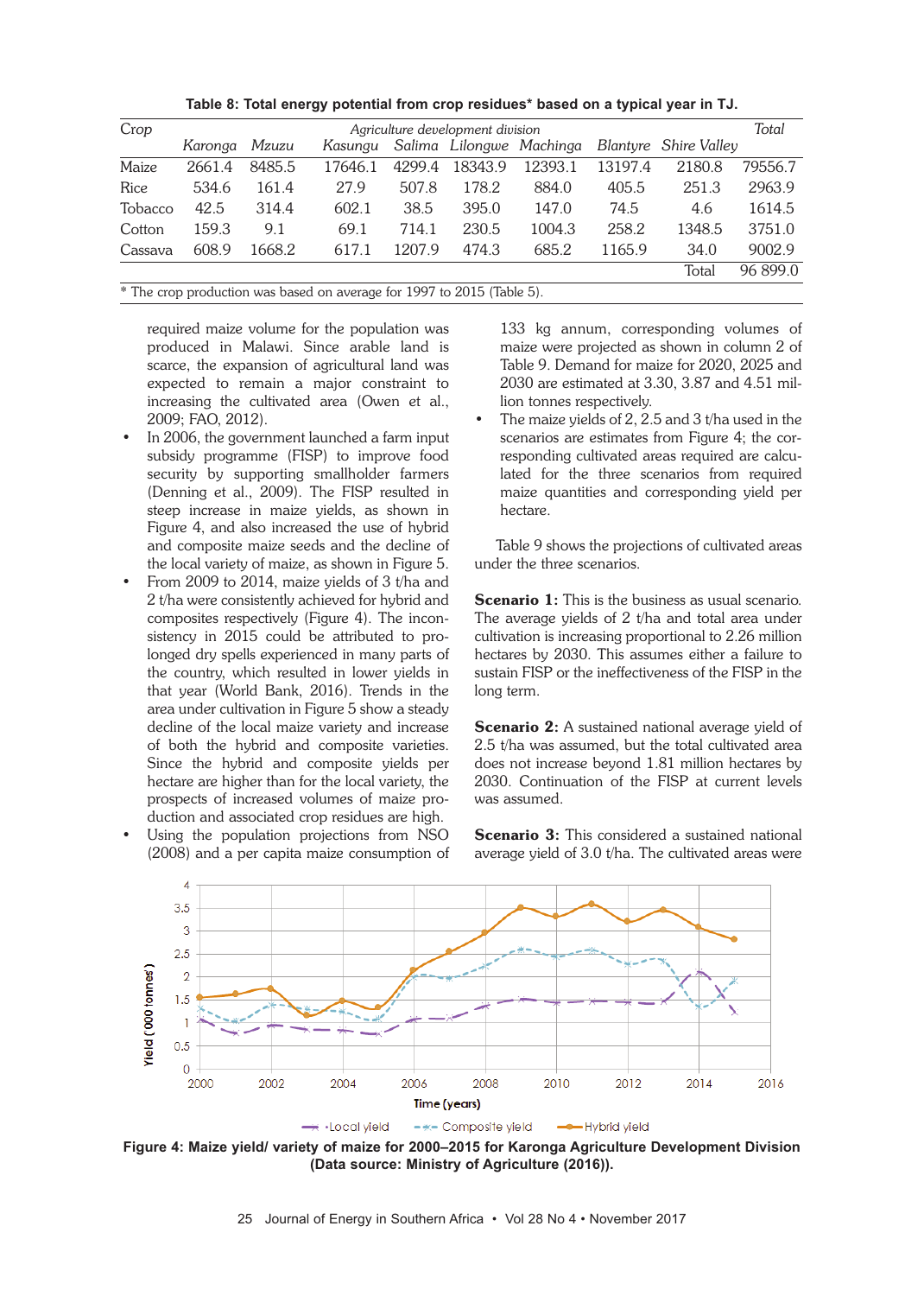

**Figure 5: Projected trends in volumes of maize seed varieties for Karonga Agriculture Development Division. (Data source: Ministry of Agriculture (2016)).**

| Period of  | Projected population             | Maize demand | Cultivated area (million ha) |                          |                      |  |  |
|------------|----------------------------------|--------------|------------------------------|--------------------------|----------------------|--|--|
| projection | $(millions)*$                    | (million t)  | Scenario 1<br>2 t/ha         | Scenario 2<br>$2.5$ t/ha | Scenario 3<br>3 t/ha |  |  |
| 2020       | 19.1                             | 3.30         | 1.65                         | 1.32                     | 1.10                 |  |  |
| 2025       | 22.4                             | 3.87         | 1.94                         | 1.55                     | 1.29                 |  |  |
| 2030       | 26.1                             | 4.51         | 2.26                         | 1.81                     | 1.50                 |  |  |
|            | * Based on data from NSO (2008). |              |                              |                          |                      |  |  |

**Table 9: Projections of the cultivated area for maize under different scenarios**

expected to increase to 1.5 million hectares by 2030. This assumed scaling up of the FISP; currently not all smallholder farmers benefit from the programme.

The results in Table 9 show that operating in Scenario 1 would require expansion of cultivated area to meet the demand for maize to feed the population. Since Scenarios 2 and 3 emphasise on productivity improvement, they would require 450 000 ha and 700 000 ha less compared with Scenario 1. Scenario 2 and 3 are, therefore, more plausible. However, a more conservative Scenario 2 is applied.

Table 10 presents projected crop production and crop residues to 2030 for maize, rice, tobacco, cotton and cassava, while Table 11 presents the corre-

| Table 10: Projected annual crop production and corresponding crop residues (tonnes). |  |  |  |
|--------------------------------------------------------------------------------------|--|--|--|
|--------------------------------------------------------------------------------------|--|--|--|

| Crop    |           | 2020     |           | 2025      |           | 2030       |  |
|---------|-----------|----------|-----------|-----------|-----------|------------|--|
|         | Crop      | Residues | Crop      | Residues  | Crop      | Residues   |  |
| Maize   | 3 300 000 | 7425 000 | 3 870 000 | 8 707 500 | 4 510 000 | 10 147 500 |  |
| Rice    | 126 842   | 282 858  | 148 751   | 331 715   | 173 351   | 386 572    |  |
| Tobacco | 162 221   | 162 221  | 190 241   | 190 241   | 221 702   | 221 702    |  |
| Cotton  | 100 136   | 350 475  | 117432    | 411 011   | 136852    | 478 982    |  |
| Cassava | 4 302 061 | 860 412  | 5 045 145 | 1 009 029 | 5 879 484 | 1 175 897  |  |

#### **Table 11: Total energy projections from crop residues (TJ).**

| Residue source           | Year of projection |         |         | Top producer Agriculture Devt Division |          |                 |          |
|--------------------------|--------------------|---------|---------|----------------------------------------|----------|-----------------|----------|
|                          | 2020               | 2025    | 2030    | 1st                                    | 2nd      | 3rd             | 4th      |
| Maize                    | 132 908            | 155 864 | 181 640 | Lilongwe                               | Kasungu  | <b>Blantyre</b> | Machinga |
| Rice                     | 4 9 5 0            | 5 8 0 5 | 6 7 6 5 | Machinga                               | Karonga  | Salima          | Blantyre |
| Tobacco                  | 2612               | 3 0 6 3 | 3569    | Kasungu                                | Lilongwe | Mzuzu           | Machinga |
| Cotton                   | 6 2 7 3            | 7 3 5 7 | 8574    | Shire Valley                           | Machinga | Salima          | Blantyre |
| Cassava                  | 15 057             | 17 658  | 20 578  | Mzuzu                                  | Salima   | <b>Blantyre</b> | Machinga |
| Total energy supply (TJ) | 161 800            | 189 747 | 221 127 |                                        |          |                 |          |
| Available energy         | 80 900             | 94 873  | 110 563 |                                        |          |                 |          |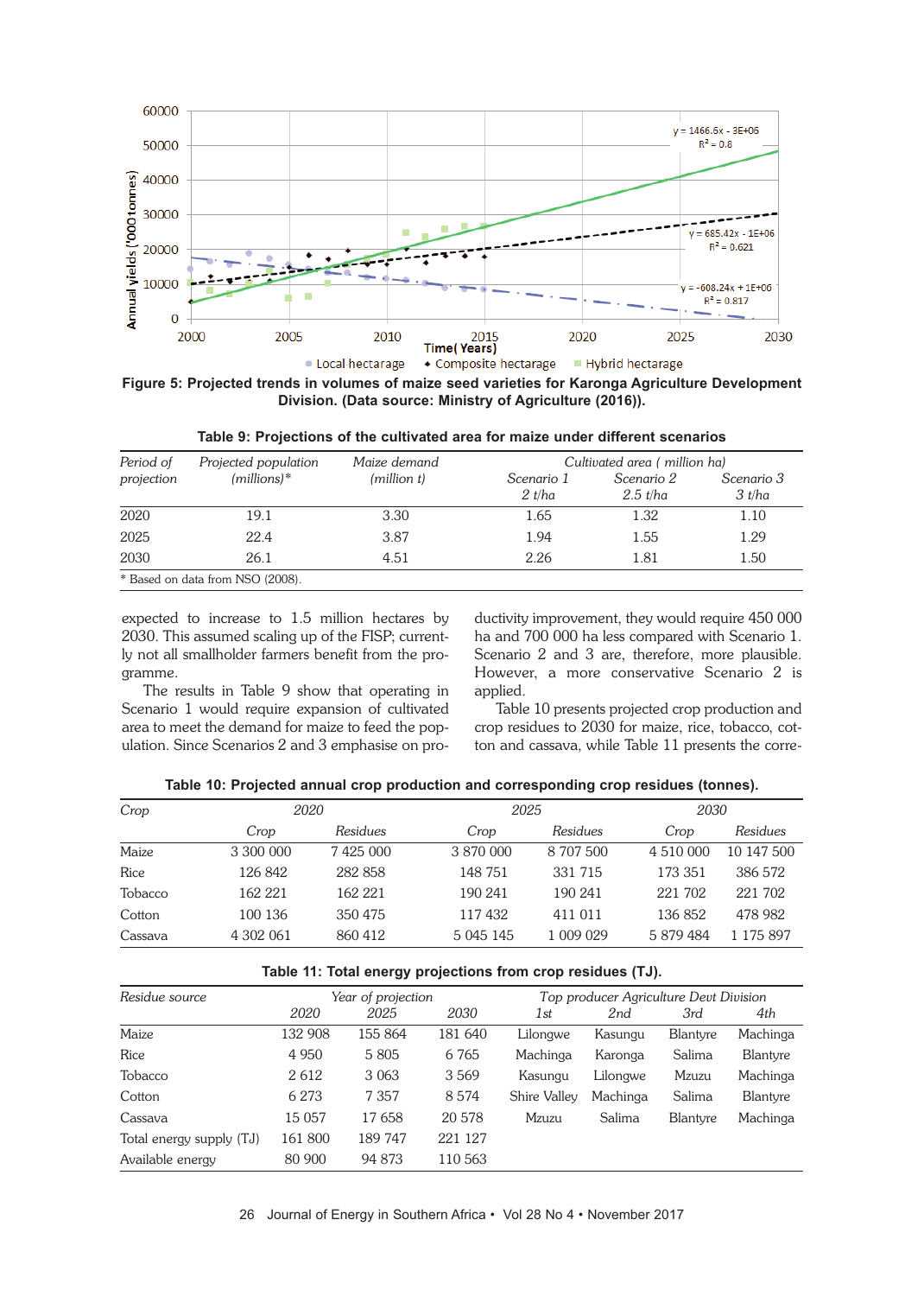sponding projected energy potential from crop residues based on the top four ranked ADDs.

There is potential to produce 161 800 TJ, 189 747 TJ and 221 127 TJ of energy from crop residues in 2020, 2025 and 2030 respectively. Kasungu, Lilongwe and Machinga are the dominant potential suppliers of energy from crop residues. Table 11 shows that maize and tobacco crop residues from Kasungu and Lilongwe ADDs could be potential energy sources for the Kasungu factory, while maize crop residues from Blantyre and Machinga, as well as rice crop residues from Machinga, Salima and Blantyre, could be potential energy sources for the Mangochi factory. The study assumes only 50% of the potential energy would be technically available for energy purposes (Owen et al., 2009).

#### **4. Discussion**

The results and analysis shown by demand in Table 3 and energy potential in Tables 8 and 10 indicate that Malawi could produce biomass energy from crop residues to satisfy the needs of the cement industry. Industrial energy users such as the cement companies would, however, require assurance regarding availability, quality consistency and competitive price of the crop residues before committing to switch from their traditional energy sources (Montalvo, 2007; Rahman et al., 2015). Some of these pertinent issues are discussed in this section.

### *4.1 Reliability of the energy potential estimates*

From the assessment, it was observed that yield per crop between and within ADD varied significantly. Levels 1 to 5 in Figure 6 indicate that there is reduction in the level of details and increase in uncertainties. The level at which data is collected should, therefore, match the requirements where it is intended to be used. For instance, where the information needed is for rapid assessment at national level, use of aggregate quantities and default conversion factors at level 5 could suffice. At a project level, however, a more detailed approach would be necessary. It would be incorrect to use national average or global default values to compute energy potential for a specific user group without recognising local circumstances (Bentsen et al., 2014). This study quantifies the availability of crop residues and related energy potential at ADD level using appropriate residues to production ratios and crop production statistics at ADD level by taking advantage of the existing data collection systems in the Ministry of Agriculture.

The use of crop statistics at ADD level not only improves the level of confidence of the energy potential estimates, but it also enables identification of locations where crop residues are available for the intended use. The location is also linked to transportation costs and lead time.

### *4.2 Sustained availability of crop residues*

Scenarios 2 and 3 were developed with land constraint in mind and assumed improved crop yields per hectare as the means to achieve increased crop production, instead of expanding the cultivated area (Owen et al., 2009; FAO, 2012; Zalengera et al., 2014). The availability of crop residues depends on smallholder farmers who account for 80% of total crop production (FAO, 2015). The smallholder farmers need continued support, through the FISP, on farm inputs and extension services to sustain the high maize yields recorded in the recent past (Denning et al., 2009).

![](_page_8_Figure_10.jpeg)

**Figure 6: A bottom-up process of generating annual crop estimates in the Ministry of Agriculture.**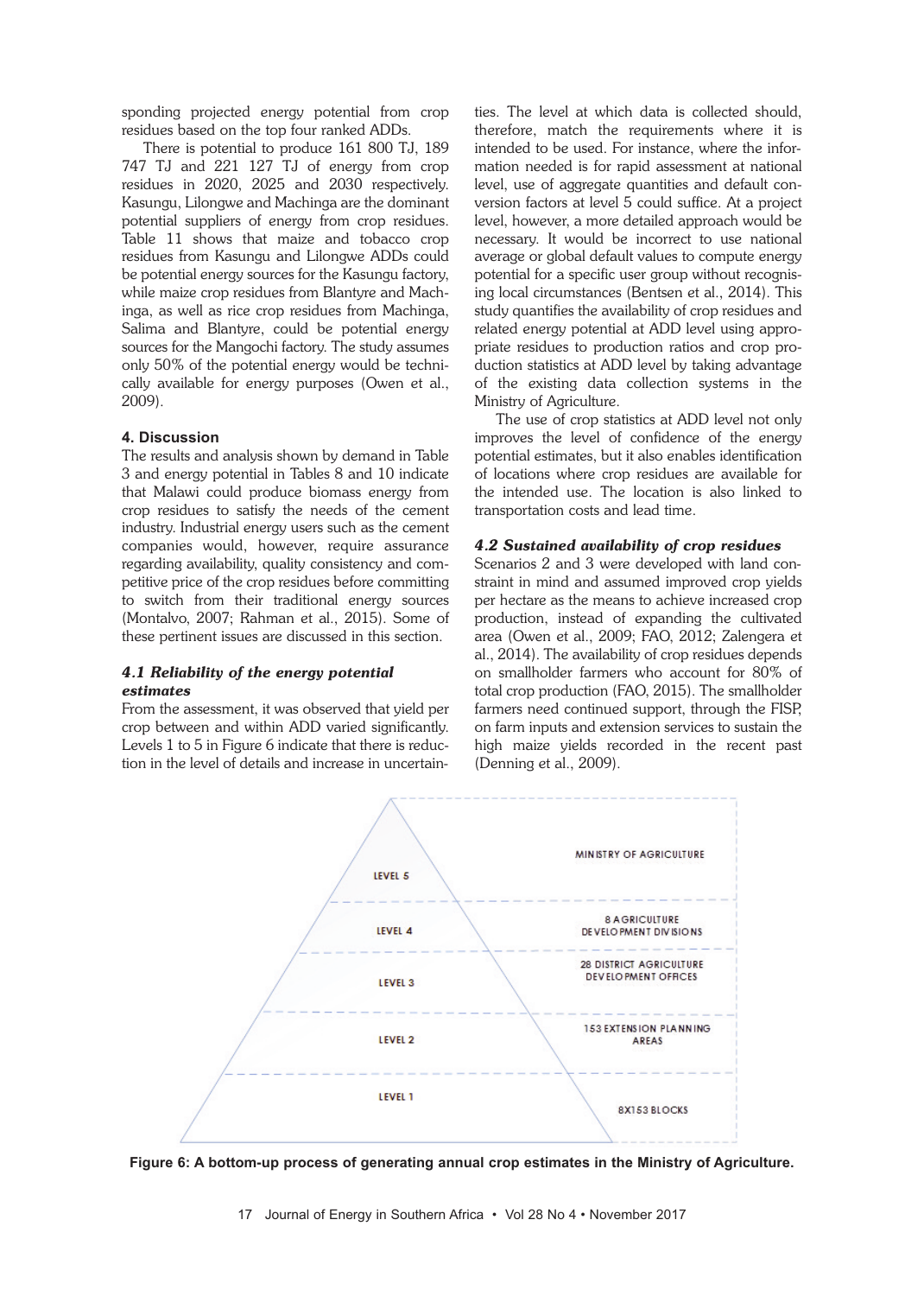### *4.3 Quality of fuel from crop residues: conversion to briquettes and pellets*

Industrial energy users require energy sources of consistent quality in terms of their physical properties and calorific values. One way of improving the quality of crop residues as an energy source is by densifying the materials to form pellets or briquettes. Densified fuels are easier to store and transport, and could be made to meet specifications as required by the industrial users, such as pellet geometry, dimensions and their corresponding energy contents.

The crop residues value chain in Figure 7 is an opportunity for government to implement part of its rural transformation initiatives as outlined in the Malawi Growth and Development Strategy II (GoM, 2011). By supporting the establishment of small energy enterprises that manufacture briquettes and pellets as industrial fuels, jobs would be created and rural people economically empowered. At the same time, the industry would be assured of good quality and environmentally clean fuel. However, smallholder farmers would rarely put value on the crop residues, so there would be a need for awareness raising and training to assist smallholder farmers to view crop residues as a by-product of crops production to be considered as a commodity for trade and exchange (Berazvena, 2013). Furthermore, a proper investment appraisal needs to be done to ensure that there is return on the investment as shown in Figure 7.

### *4.4 Environmental issues*

Use of crop residues as a fuel in cement manufacture would result in GHG emissions reduction from the substituted coal. This was estimated at 18 532.8 tonnes of coal, which translates to 46 128 tonnes in avoided  $CO<sub>2</sub>$  emission per year between 2020 and 2030. Over-exploitation of crop residues as an energy source and the economic opportunity by farmers to sell the crop residues could, however, result in the decline of soil organic that, in turn, could impact the

soil's water-holding capacity and the vitality of soil micro-organisms, leading to an eventual loss of productivity (Lal, 2005; Bentsen et al., 2014).

### *4.5 Impact of the study in the Southern African Development Community*

Most crop residues in Malawi and other countries in the Southern African Development Community (SADC) are, in general, burnt to clear the field or as part of pest and disease control. This mindset perpetuates the notion that crop residues are materials with no value (Berazvena, 2013). Building awareness at farmer's level will be critical to change the mindset so that the energy potential of crop residues could be harnessed as a renewable energy resource for domestic and industrial uses, not only in Malawi, but across the SADC region. In 2015/2016 season, the SADC region produced 20 million tonnes of maize, accounting for 70% of total cereal production (FEWSNET, 2016); with the possibility of generating about 740 000 TJ of clean energy from maize crop residues.

### **5. Conclusions**

This investigation assessed current and future energy potentials from crop residues in Malawi that could be used to displace coal as a fuel in the cement industry. The results show that between 45% and 57% of the national total energy demand could technically be met by use of crop residues. Furthermore, the analysis of the estimated demand from the cement industry was found to be 0.59% of the technically available energy potential. Therefore, the excess capacity of more than 99% of production is available for other uses; for example, crop residues can replace firewood and charcoal, most of which are from unsustainable resources. The results further show that Kasungu and Lilongwe Agriculture Development Divisions (ADDs) can supply the crop residues to the cement factory in Kasungu district, while Machinga, Blantyre and Salima ADDs can supply fuel for the

![](_page_9_Figure_10.jpeg)

**Figure 7: Crop residue value chain.**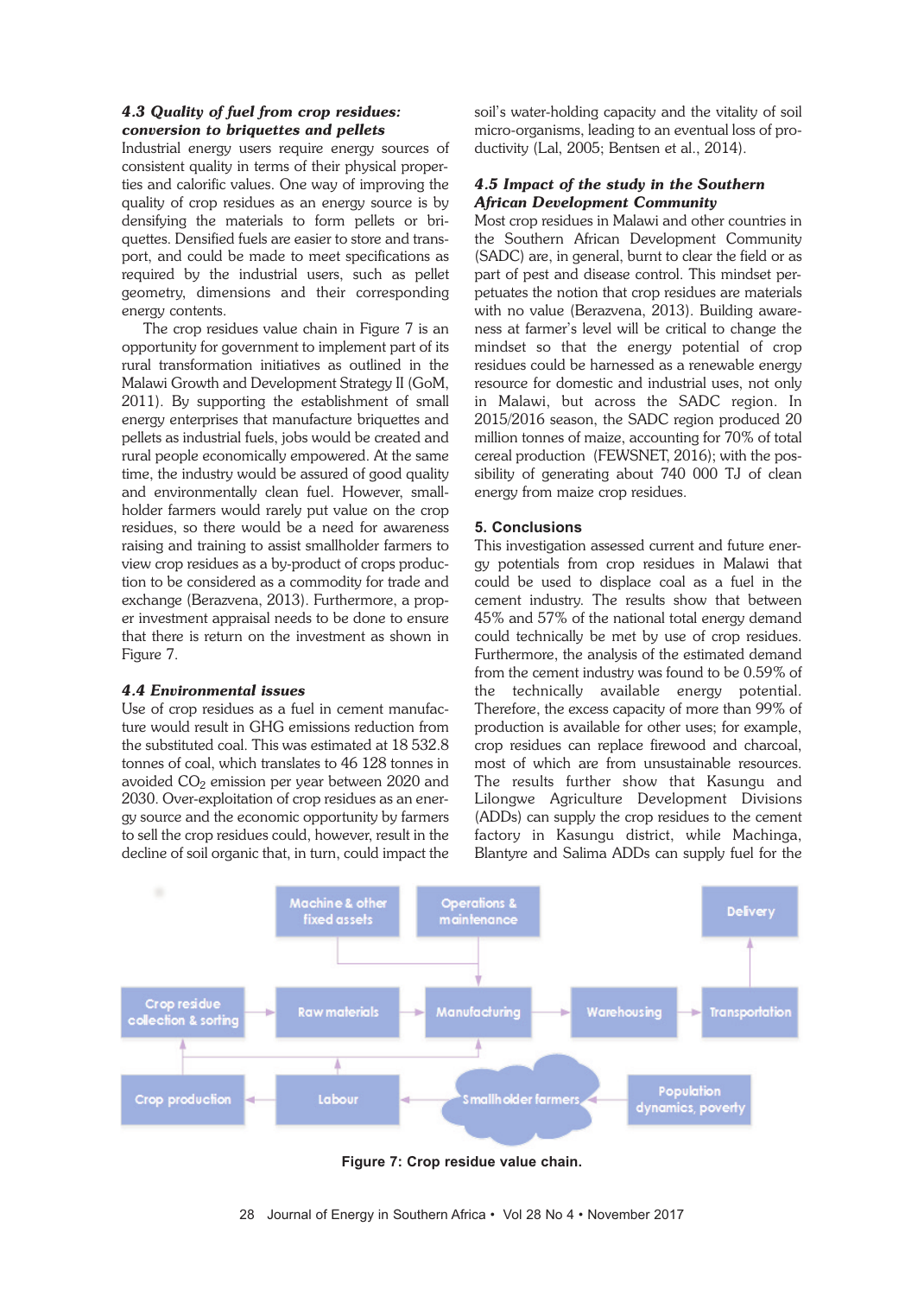factory in Mangochi district. Most of this fuel is from maize crop residues that contribute 82.1% of the total energy potential from crop residues in Malawi. The success of maize crop residues as a reliable source of biomass energy depends on sustained yields of at least 2.5 t/ha, so proper planning and continued support farm input subsidy by government is critical. In addition, the government could support the establishment of rural energy enterprises to produce briquettes and pellets from crop residues as industrial fuels. The intervention would likely improve rural livelihoods and reduce greenhouse gas (GHG) emissions from the cement industry. Furthermore, GHG emission reduction projects such as this qualify to access funding from agencies that support projects that address global climate issues. Lessons from this study could benefit other sub-Saharan countries. Currently, the SADC could produce maize 740 000 TJ of renewable energy annually from maize crop residues alone. There are numerous stakeholders in the supply chain and many social, economic and environmental challenges that need to be addressed before the switch to crop residues can be made. Long-term sustainability-related issues also need to be addressed, considering the alternative uses of the crop residues. There is, therefore, a need to undertake economic assessments to complement technical assessments. Finally, there are still a few gaps in terms of locally derived residue product ratios and lower calorific values. Hence, there will be a need for increased physical and chemical characterisation of crop residues to support quality improvements of future energy assessments. Some of the critical parameters that were identified are residueto-crop ratios, calorific values, ash content, moisture contents and bulk densities.

#### **Acknowledgement**

The corresponding author is grateful to the Government of Malawi, through University of Malawi, the Polytechnic, for awarding him a PhD scholarship through the Skills Development Project. Part of the scholarship has supported this study. The author is also indebted to the Copenhagen Centre of Energy Efficiency at the Technical University of Denmark for hosting and supporting him as a guest PhD researcher for a year.

#### **References**

- Benhelal, E., Zahedi, G., Shamsaei, E. & Bahadori, A. 2013. Global strategies and potentials to curb  $CO<sub>2</sub>$ emissions in cement industries. *Journal of Cleaner Production* 51: 142–161.
- Bentsen, N. S., Claus, F. & Thorsen, B. J. 2014. Agricultural residues production and potentials for energy and material services. *Progress in Energy and Combustion Science* 40(1): 59–73.
- Berazvena, J. 2013. Economic value of crop residues in Africa smallholder agriculture, Selected paper prepared for presentation at the Agricultural and

Applied Economics Association's 2013 AAEA and CAES Joint Annual Meeting, Washington, DC, USA, August 4-6, 2013.

- Biopact. 2006. *Biopact.* Available at: http://global. mongabay.com/news/bioenergy/2006/07/cropresidues-how-much-biomass-energy.html [Accessed 24 November 2016].
- CEMBUREAU. 2015. *Activity Report 2015.* Brussels, Belgium: CEMBUREAU.
- CemNet.com. 2017. *Cement Plants in Malawi.* Extract from online Global Cement Report, 12th Edition*.* Available at: http://www.cemnet.com/content/ gcr/intros/139.pdf [Accessed 13 June 2017].
- Chinamulungu, O. 2015. *CPL plant ready by 2016.* The Nation Online, Malawi: Nation Publication Limited. Available at: http://mwnation.com/cpl-plant-readyby-2016/ [Accessed 10 January 2017].
- Chinyama, M. P. M. 2011. Alternative fuels in cement manufacturing. In: M. Manzanera, ed. *Alternative fuels.* Rijeka, Croatia: InTech.
- Denning, G. et al. 2009. *Input subsidies to improve smallholder maize productivity in Malawi: towards an African green revolution.*PLoS Biology 7(1): 2- 10. Available at: http://journals.plos.org/plosbiology/article?id=10.1371/journal.pbio.1000023 [Accessed 07 January 2017].
- Deolalkar, S. P. 2009. *Handbook for Designing Cement Plants.* Hyderabad, India: SP Publications.
- Duku, M. H., Gu, S. & Hagan, E. B. 2011. A comprehensive review of biomass resources and biofuels potential in Ghana. *Renewable and Sustainable Energy Reviews* 15(1): 404-415.
- Eisentraut, A. 2010. *Sustainable production of secondgeneration biofuels: Potential and perspectives in major economies and developing countries*. IEA Energy Papers, No. 2010/01, OECD Publishing, Paris.
- Famine Early Warning Systems Network. 2016. *Regional Maize Market Fundamental. Southern Africa, 3 August 2016.* Available at: http://www.fews.net/sites/ default/files/documents/reports/Southern%20Africa% 20Maize%20Market%20Fundamentals%202016080 3.pdf [Accessed 28 June 2017].
- Food and Agriculture Organisation. 2012. *Atlas of Malawi land cover and land cover change 1990- 2010.* Rome, Italy: FAO.
- Food and Agriculture Organisation. 2013. *Malawi BEFS country report.* Rome, Italy: FAO.
- Food and Agriculture Organisation. 2015. *Review of food and agriculture policies in Malawi: Country Report 2014.* Rome, Italy: FAO.
- Future Agricultures. 2008. *Malawi's agriculture ministry: Fit for purpose?* Policy brief, Brighton, United Kingdom: Future Agricultures Consortium.
- Gamula, G. E. T., Hui, L. & Peng, W. 2013. An overview of the energy sector in Malawi. *Energy and Power Engineering* 5: 8-17.
- Government of Malawi. 2003. *National energy policy.* Ministry of Energy and Mining, Lilongwe, Malawi.
- Government of Malawi. 2006. *National economic report.* Ministry of Finance, Economic Planning and Development, Lilongwe, Malawi.
- Government of Malawi. 2011. *Malawi growth and*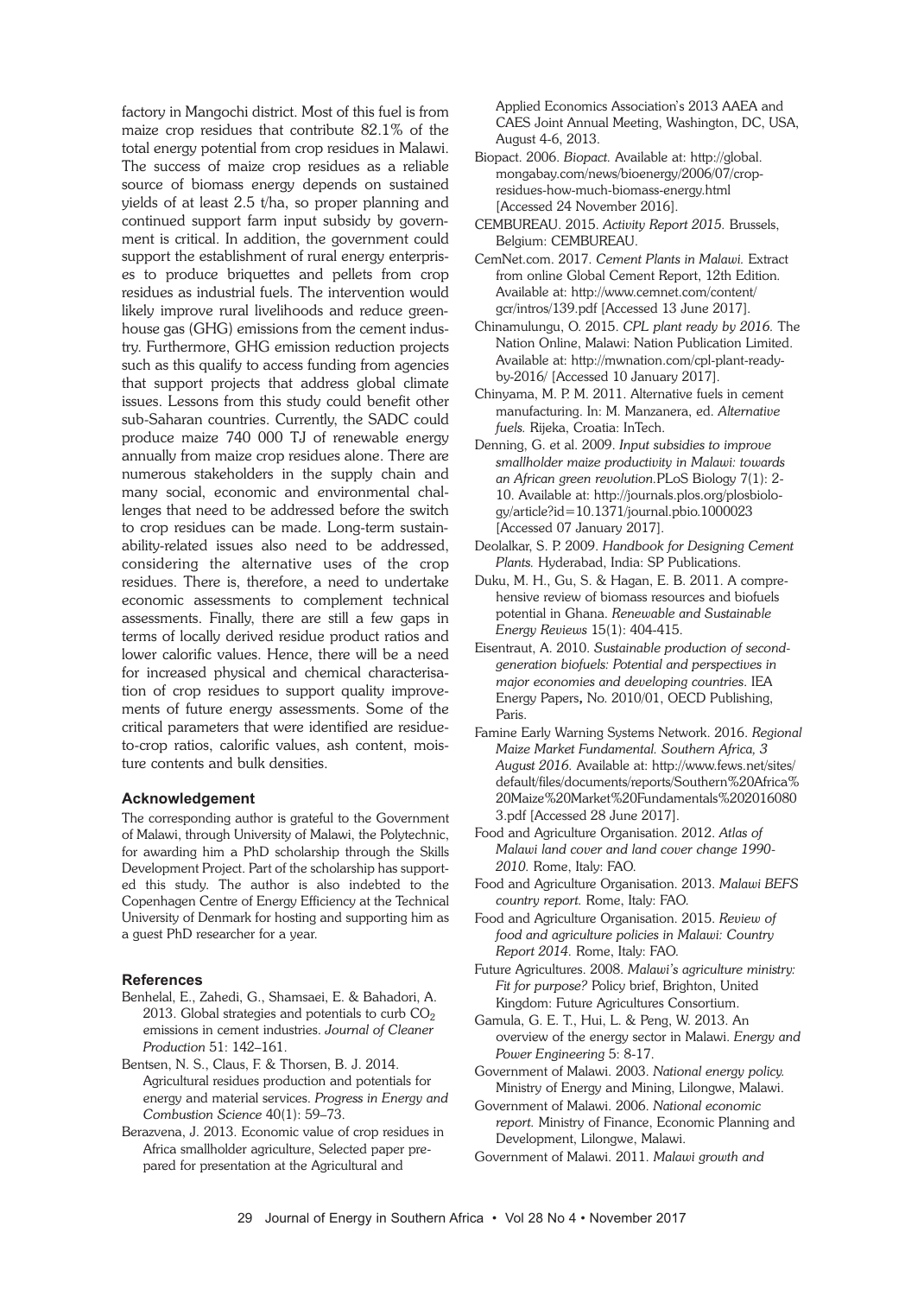*Development Strategy II (2011*–*2016).* Ministry of Finance, Economic Planning and Development, Lilongwe, Malawi.

Government of Malawi. 2014. *The state of world's forest genetic resources: Country report – Malawi.* Lilongwe, Malawi: FAO.

Government of Malawi. 2015a. *Intended nationally determined contributions.*Lilongwe, Malawi*.* Available at: http://www4.unfccc.int/submissions/ INDC/Published%20Documents/Malawi/1/MALAWI %20INDC%20SUBMITTED%20TO%20UNFC-CC%20REV%20pdf.pdf [Accessed 13 January 2017].

Government of Malawi. 2015b. *Nationally appropriate mitigation actions for Malawi,* First edition. Lilongwe, Malawi: Environmental Affairs Department.

Government of Malawi. 2016. *Annual economic report 2016.* Ministry of Finance, Economic Planning and Development, Lilongwe, Malawi.

Hudak, A. T. & Wessman, C. A. 2000. Deforestation in Mwanza district, Malawi, from 1981 to 1992 as determined from Landsat MSS imagery. *Applied Geography* 20(2): 155–175.

Ionita, R., Würtenberger, L., Mikunda, T. & de Coninck, H. 2013. *Climate technology and development: Energy efficiency and GHG reduction in the cement industry: Case study of Sub-Saharan Africa.* Climate and Development Knowledge Network, Netherlands.

IPCC. 2006. 2006 IPCC Guidelines for National Greenhouse Gas Inventories. In: H. S. Egglestone et al. eds. *Volume 2:Energy.* Kanagawa, Japan:IGES.

IPCC. 2011. Summary for policy makers. In: O. Edenhofer, et al. eds. *IPCC Special report on renewable energy sources and climate change mitigation.* London/ New York: Cambridge University Press.

Jimu, C. 2015. *Shayona to finalise expansion in 2017.* The Nation Online, Malawi: Nation Publication Limited. Available at: http://mwnation.com/shayonato-finalise-expansion-in-2017/ [Accessed 10 January 2017].

Jingura, R. M. & Matengaifa, R. 2008. The potential for energy production from crop residues in Zimbabwe. *Biomass and Bioenergy* 32: 1287–1292.

Kamanga, P., Vedeld, P. & Sjaastad, E. 2009. Forest incomes and rural livelihoods in Chiradzulu District, Malawi. *Ecological Economics* 68(3): 613–624.

Labahn, O. & Kohlhaas, B. 1983. *Cement engineers handbook.* Berlin, Germany: Bauverlag GMBH.

Lal, R. 2005. World crop residues production and implications of its use as a biofuel. *Environment International* 31: 575–584.

Madlool, N. A., Saidur, R., Hossain, M. S. & Rahim, N. A. 2011. A critical review on energy use and savings in the cement industries. *Renewable and Sustainable Energy Reviews* 15: 2042–2060.

Makungwa, S. D., Epulani, F. & Woodhouse, I. H. 2013. Fuelwood supply: A missed essential component in a food security equation. *Journal of Food Security* 1(2): 49–51.

Minot, N. 2010. *Staple food prices in Malawi.* Prepared for the Comesa policy seminar on Variation in staple food prices: Causes, consequence, and policy options, Maputo, Mozambique, 25-26 January 2010 under the African Agricultural Marketing Project (AAMP), Washington DC: IFPR.

Montalvo, C. 2007. General wisdom concerning the factors affecting the adoption of cleaner technologies: a survey 1990–2007. *Journal of Cleaner Energy 16(1*–*S1):s7-s13.*

National Statistical Office [ Malawi] & ICF. 2017. *Malawi 2015–16 Demographic and health survey key findings,* Zomba, Malawi and Rockville-Maryland, USA: NSO & ICF.

National Statistical Office. 2008. *Malawi Population Projections 2008-2030,* Zomba, Malawi: NSO.

National Statistical Office. 2013. *Integrated household survey 2011*–*2012: Household socio-economic Report,* Zomba, Malawi: NSO.

OEDC/ IEA. 2014. *Heating without global warming: Markets developments and policy consideration for renewable heat,* Cedex, France: IEA.

Owen, M. et al. 2009. *Malawi biomass energy strategy,* EU Energy Initiative Partnership Dialogue, Lilongwe, Malawi:EU. Available at: http://www.eueipdf.org/sites/default/files/field\_publication\_file/EUEI\_ PDF\_BEST\_Malawi\_Final\_report\_Jan\_2009\_EN.pdf.

Owen, M., van der Plas, R. & Sepp, S. 2013. Can there be energy policy in sub-Saharan Africa without biomass? *Energy for Sustainable Development* 17(2): 146–152.

Rahman, A., Rasul, M. G., Khan, M. M. K. & Sharma, S. 2013. Impact of alternative fuels on cement manufacturing plant performance: An overview. *Procedia Engineering* 56: 393–400.

Rahman, A., Rasul, M., Khan, M. & Sharma, S. 2015. Recent development on the uses of alternative fuels in cement manufacturing process. *Fuel* 45: 84-99.

Sustainable Energy for All-Africa Hub. 2017. *Malawi: At a glance.* Available at: https://www.sea4aaafrica.org/sea4all-in-africa/country-data/malawi/ [Accessed 9 October 2017].

Taulo, J. L., Gondwe, K. J. & Sebitosi, A. B. 2015. Energy supply in Malawi: Options and issues. *Journal of Energy in Southern Africa* 26(2): 19-32.

Taylor, H. F. W. 1997. *Cement chemistry,* Second edition. New York, USA: Thomas Telford.

UNDP/UNEP/UNEP Risøe Centre. 2008. Biomass energy for cement production: Opportunities in Ethiopia. CDM Capacity Development in Eastern and Southern Africa, New York: UNDP.

United Nations Development Programme. 2016. *Human Development Report 2016: Human Development for Everyone.* New York: UNDP.

United Nations Framework Convention on Climate Change. 2015. *Adoption of the Paris Agreement.* Conference of the Parties Twenty-first session, Paris: United Nations. Available at: https://unfccc.int/ resource/docs/2015/cop21/eng/l09r01.pdf [Accessed 13 January 2017].

WBCSD, 2014. *Guidelines for co-processing fuels and raw materials in cement manufacturing.* Cement Sustainability Initiative, Geneva, Switzerland: WBCSD.

World Bank. 2016. *Malawi drought 2015–2016: postdisaster needs assessment (PDNA)*. Washington, DC: World Bank Group. Available at: http://documents.